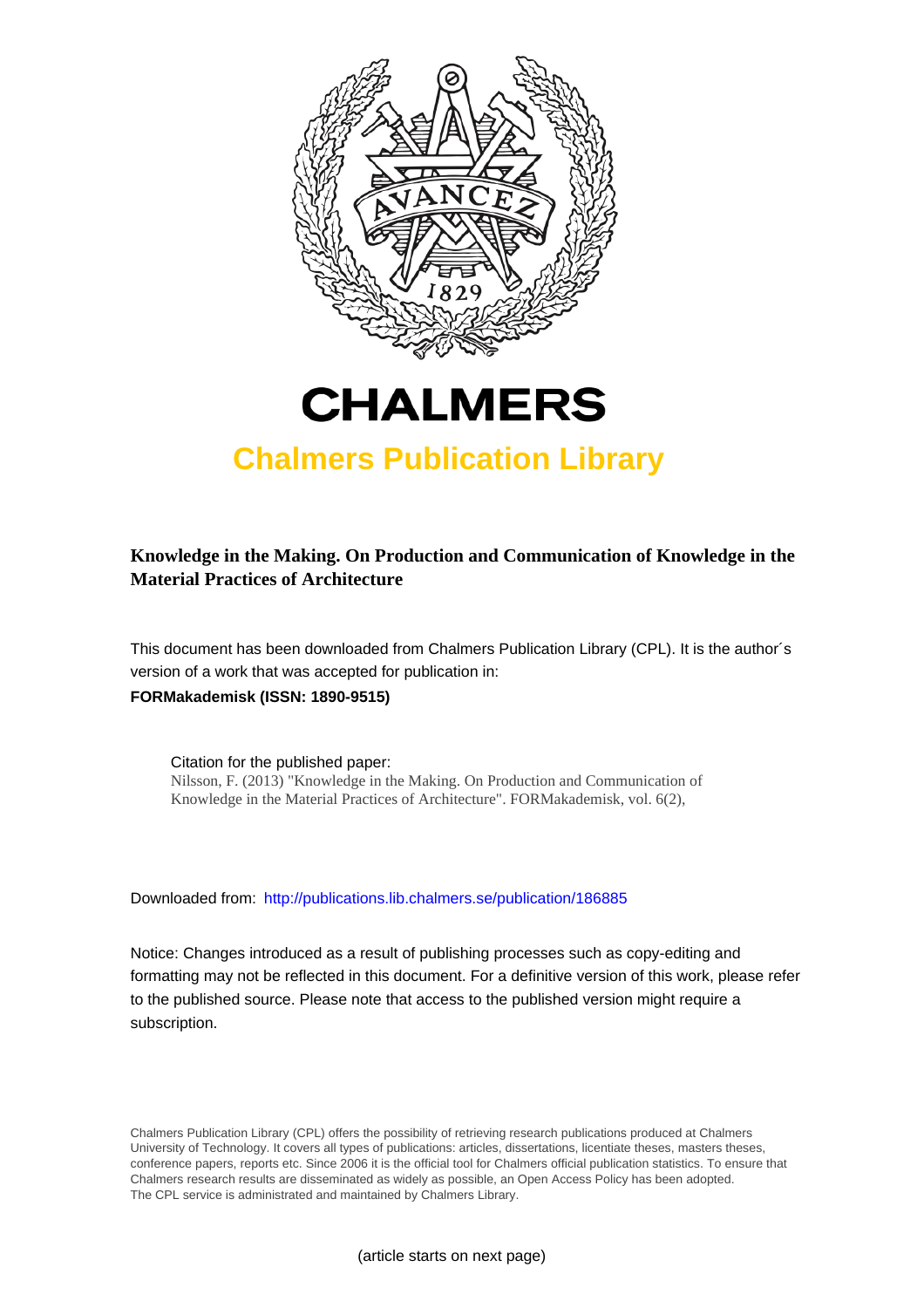# *Fredrik Nilsson* Knowledge in the Making On Production and Communication of Knowledge in the Material Practices of Architecture

## *Abstract*

*This article discusses some conceptual frameworks and notions used in, or with the potential to further develop, theories and understandings regarding the specific processes and forms of knowledge in creative practices of architecture, design and art. More articulate conceptual frameworks are not only of importance for strengthening disciplines and practices, but can also make valid contributions in wider societal contexts in relation to contemporary challenges in built environments. With the point of departure in the notions "material practice" by Stan Allen and "making disciplines" by Halina Dunin-Woyseth, theoretical frameworks and approaches by, for example, Andrew Pickering, Nigel Cross, Albena Yaneva, and Gilles Deleuze & Felix Guattari are discussed. The contemporary world has brought challenging societal developments and complex transformations of built environments, but new tools have also enabled other forms of design experiments, including non-verbal languages and various model worlds. The article argues that we must constantly study the contemporary situation, but also reflect upon our means of designing and production, as well as our forms of working and collaboration. New relationships between theory and practice, between research and practical designing, between academia, architectural practice and different actors in society, must be articulated and established through conscious strategies.*

*Keywords*: making disciplines, architectural knowledge, design knowledge

### **Introduction**

The aspect of "making", of physical action, of actively doing, of modelling, as well as altering things, is central to architecture and architectural design, both in relation to the actual designing and to the ways in which knowledge and theories are used and generated within architecture as a discipline and profession. Physical models in different materials, as well as immaterial models using different media and tools, are important aspects of design processes. This is not least because they enable the exploration and integration of different perspectives and facets in graspable entireties, with the potential to reveal and communicate insights to different actors. The learning of skills to produce material and visual artefacts, and to use them to communicate, is therefore important in the education of architects and designers. These different abilities, means and ways of representation are then used in various combinations to explore and refine projects in the architectural practices, leaving many material traces along the way to final designs and built architecture. For example, the physical traces and "waste" of design processes was the point of departure in the exhibition "Beauty and Waste" by Herzog & de Meuron (fig. 1). "Making" is part of a specific way of thinking, as well as of producing and implementing knowledge.

Designing and making are also ways of connecting the object of design to external factors, and of coping with the constantly changing conditions and challenges in the surrounding world. This is not least the case for architectural design, being almost always part, and dependent, of material and cultural, as well as political and economic, contexts. Contemporary challenges need new approaches and ways to manage the complexities of current urban situations and built environments. We need new, sustainable technical solutions and social spaces; new materials and modes of production bring new opportunities, but also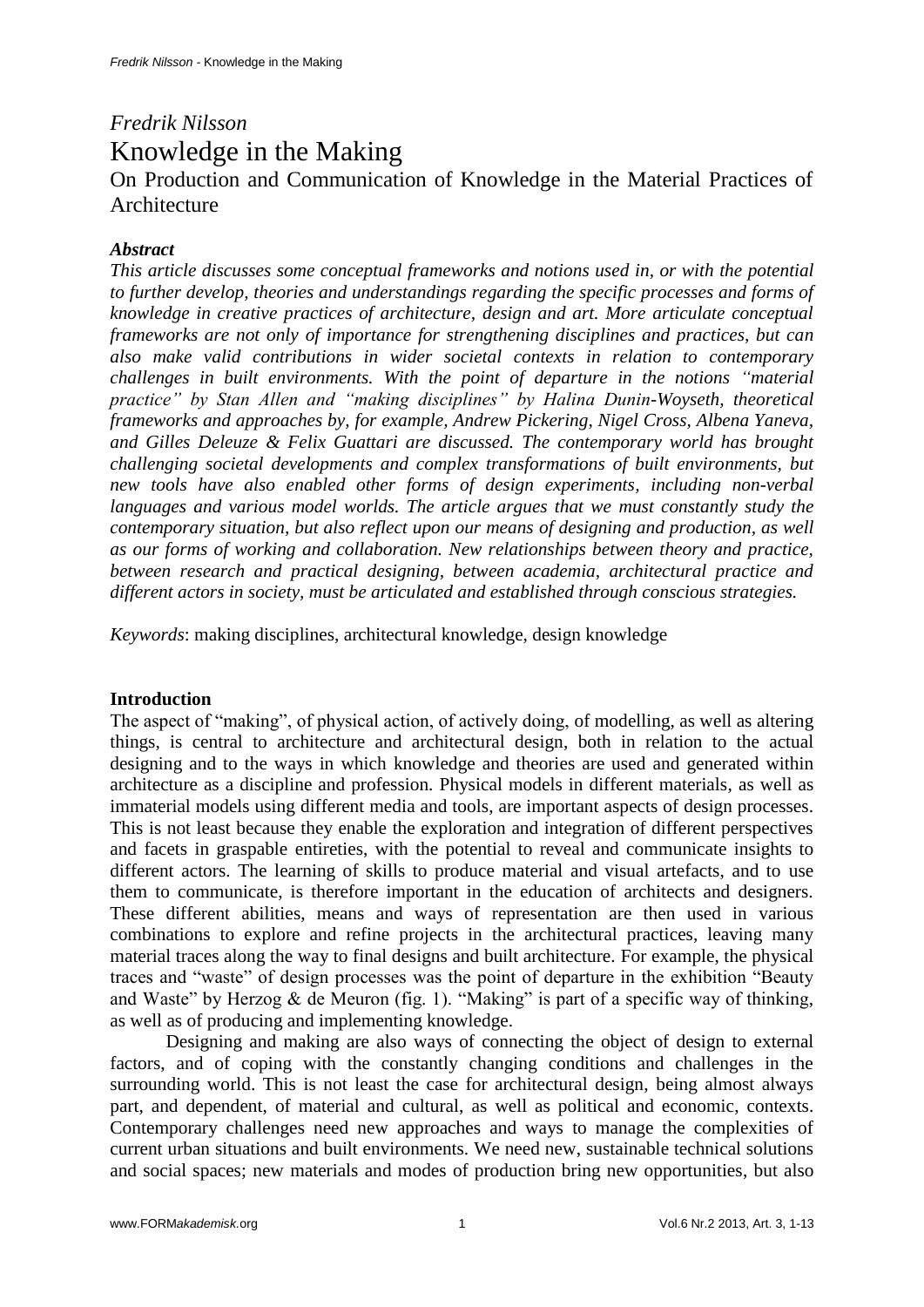the requirement for other kinds of processes, making use of tools for variety, expression and precision in detailing. We have more complex buildings and construction processes intervening in existing built environments, and also rapidly changing cityscapes and urban transformations in formal and informal structures. Design thinking and "making" are ways to approach complex situations and make important contributions to the management of complexities, while integrating, and connecting, the different aspects and elements into something manageable.

In architectural and design thinking, artefacts play a central and important role, both as bearers of knowledge and as results of making processes, and the material and immaterial artefacts are used in several ways, during and after the actual design processes. The theme of these processes as explorative practices, involving material-making and its tools, is often discussed in architectural installations and exhibitions (fig. 2 & 3). Making is a way to work with, and integrate, all the different perspectives that are characteristic of architecture; merging contradictory elements and aspects into a whole is part of design ability. The making of objects and artefacts also generates and embodies specific forms of knowledge.



Figure 1 (Left): The exhibition "Beauty and Waste" by Herzog & de Meuron showed the physical traces of design and thought processes that every project leaves behind in the form of models, sketches and material samples. Herzog & de Meuron, NAi Rotterdam, 2005. Photo: Fredrik Nilsson Figure 2 and 3: Architectural design as explorative material practices related to making processes has been a recurring theme in installations at the Architecture Biennale in Venice. Middle: Gehry Partners, "Ungapatchket", Venice, 2008. Right: Studio Mumbai, "Work-Place", Venice, 2010. Photos: Fredrik Nilsson

This article is based on a keynote lecture given at the conference "Making, Materiality and Knowledge," and is an attempt to discuss some conceptual frameworks and notions that have been used in, or have the potential to further develop, theories and understandings regarding the specific processes and forms of knowledge used in creative practices of architecture, design and art. This forms parts of the framework for the strong research environment 'Architecture in the Making. Architecture as a Making Discipline and Material Practice', funded by the Swedish research council, Formas, which, in a national collaboration between the four schools of architecture in Sweden, aims to develop theories and methods from the perspective of architectural practice to strengthen architectural research. Articulate conceptual frameworks of this knowledge and these abilities are not only of importance for strengthening the disciplines and practices, but can also make important contributions in wider societal contexts in relation to contemporary challenges in built environments.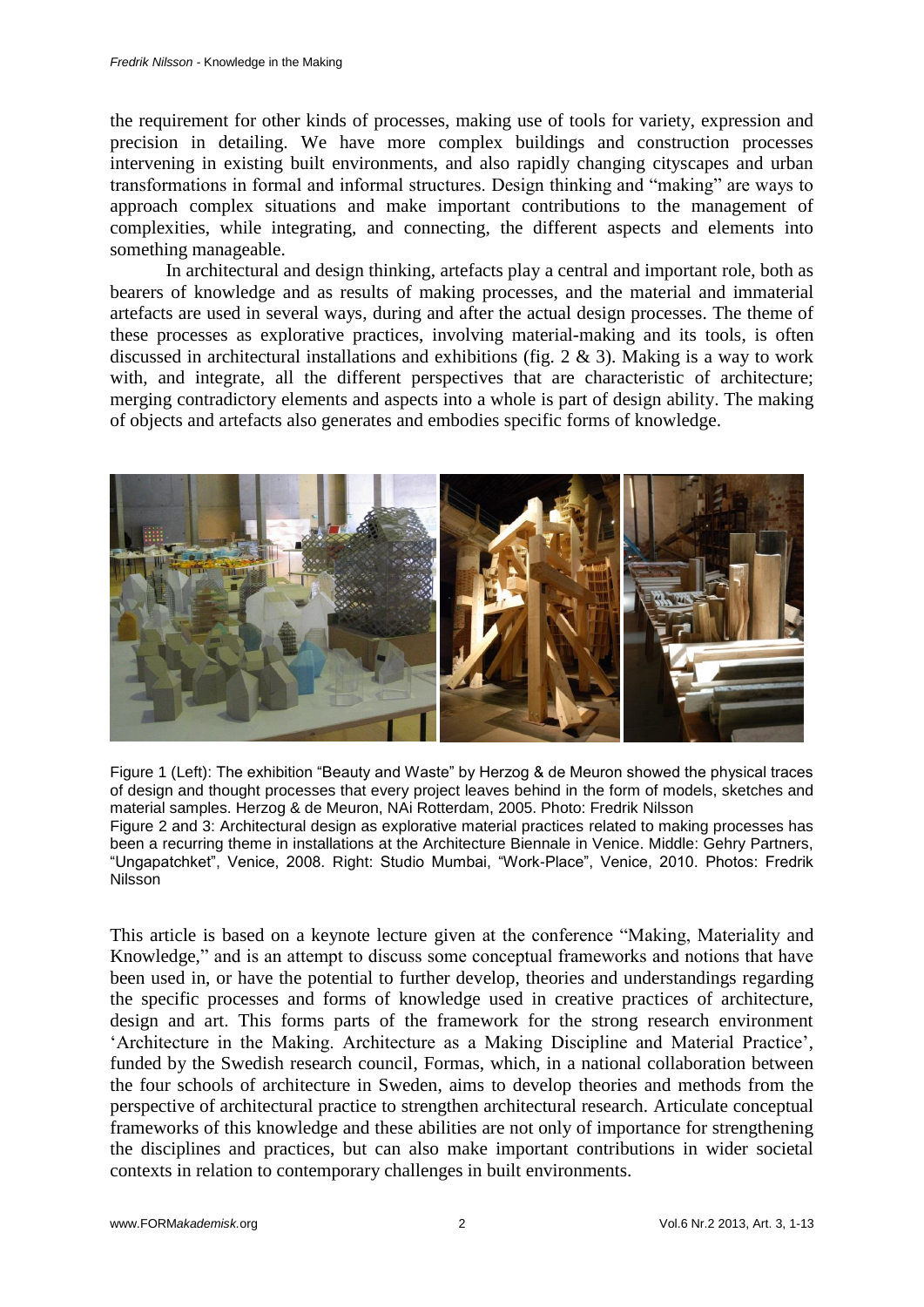### **Embodied and materialised knowledge; "making" knowledge**

Built environments consist of many types of materialised knowledge. It is possible to read patterns of socio-cultural contexts and processes, as well as material and technical patterns, mechanisms and solutions, in the built world around us. The material world is sometimes consciously designed to embody solutions to, and knowledge of, specific problems and situations; built environments are often more the emergent result of cultural and societal patterns and forces. Existing buildings, objects and environments are also used by architects in design processes as means to learn and communicate knowledge. In attempting to gain a more in depth understanding of these objects and processes, architectural research borrowed theories and methods from other disciplines; sometimes without reflecting on the specific character of architecture as a discipline. This eventually led to a strong critique from both the profession and from academia, and a growing need to develop more articulate conceptual and theoretical frameworks relevant to the specific field of architectural practice and research; for architecture as a profession and as a discipline (See e.g. Leatherbarrow, 2001, pp. 83–85; Lundequist, 1999, p. 7; Zaera-Polo, 2005, p. 4).

Architecture has been described as a "material practice" and a "making discipline" in attempts to develop a more field-specific scholarship. Central here is the aspect of a transformation of reality that is based on contemporary conditions, but directed towards the future. It is concerned not only with representations and interpretations of the world, but also with the creation of performances and transformations.

Stan Allen described architecture as a material practice, and he defined material practices as activities that transform reality by producing new objects and organisations of matter, such as, for instance, engineering, urbanism and landscape architecture. He also makes a distinction between what he calls hermeneutic and material practices. Hermeneutic practices are activities that interpret and analyse representations, and which primarily focus on the past and with issues of interpretation and meaning. In contrast, material practices analyse contemporary situations to create transformations that look towards the future. They work with concrete matter, not primarily with images, meaning or even with objects, but with performance, and produce concepts and theories from material and practical procedures (Allen, 1999, pp. 52–53, 2000, pp. xvii–xviii). These theories and concepts are constructs that are useful in the specific transformations of concrete situations and contexts of application.

The hermeneutic and material practices discussed by Allen can be related to the distinction between representational and performative idioms for considering science, as discussed by Andrew Pickering. In the representational idiom, science is viewed as attempting to represent nature and to produce knowledge about how the world is, while, in the performative idiom, science is activities that deal with the world as it is constantly doing things; it is full of material agency and actions, rather than facts (Pickering, 1995). Material practices can be seen as relating to the performative idiom, where the transformational agency and constantly changing world are points of departure.

According to Allen, architects have a unique basis of methods, tools and techniques, as well as a trained imagination and a capacity for constructing alternative worlds. Architecture has always had an intimate connection with society and the construction of social reality, which is full of changing conditions and different perspectives, and this often leads to a situation where architectural research finds it difficult to meet the demands of traditional scientific research. Architecture as a material practice deals with concrete materials and the formation of external reality, it works in contexts of application, it is constantly on the move and in close contact with specific material and social situations.

The active forming and making of artefacts as central in certain professions, also when considering how knowledge is generated and used (see fig. 4  $\&$  5), as well as how they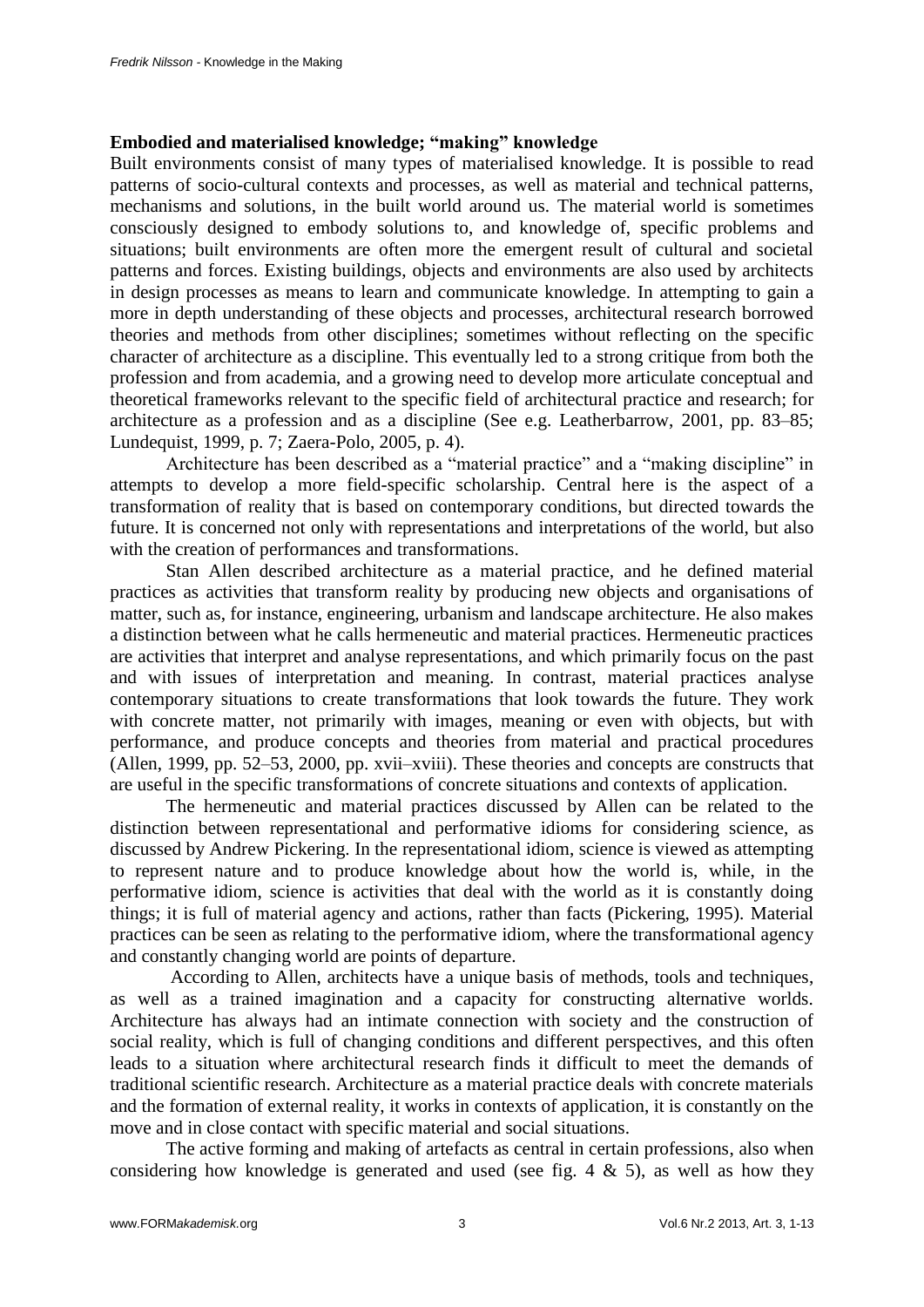develop as academic disciplines, has led to discussions around "making professions" and "making disciplines". In this context, Halina Dunin-Woyseth, professor and founder of the doctoral programme at the Oslo School of Architecture and Design, has played an important role in developing strategies to enable stronger relationships between scholarly and creative design practices, through her pioneering work on the conceptual frameworks for "making professions and disciplines" (see e.g. Dunin-Woyseth, 2002; Dunin-Woyseth & Michl, 2001). According to Dunin-Woyseth, the "making professions" include the fields of art production, object design, industrial design, architecture, landscape architecture, urban design and spatial planning, and they represent a great variety and volume of artefacts and man-made environments. The making professions use a specific "making knowledge", which relates to the established distinction between knowledge-that and knowledge-how (Ryle, 1971), where making knowledge primarily belongs to the broader category of knowledge-how. Dunin-Woyseth argued that to develop a making discipline, the making knowledge must achieve disciplinary viability and comply with the demands of two worlds; it must adhere to the world of the profession and simultaneously follow the rules of the academic world. A making discipline must be of relevance to the practice of the making professions and must be capable of fulfilling the criteria of science, which constitute disciplinary knowledge (Dunin-Woyseth & Michl, 2001, p. 2).

The difficulties in fitting established academic criteria have long been discussed in the design fields. As far back as 1969, Herbert Simon pioneered design theory by opposing the natural sciences with the design sciences in his seminal book *The Sciences of the Artificial*, in which he delineated clarifying distinctions between the different approaches. Natural sciences deal primarily with nature and how to understand the existing world, while design sciences focus on artificial things, "how to make artefacts that have desired properties and how to design". To design is to imagine and devise "courses of action aimed at changing existing situations into preferred ones" (Simon, 1981, p. 129). Simon stressed ideas of modelling and simulation as important to the design of artefacts. Central to design is the construction and use of models as a way of making. The generation of different alternatives, often in large numbers, to be tested against a system of criteria, is in itself frequently something that must be constructed for the specific case; it is a way to navigate, and manage, the uncertainties of the situation. Simon defined design as the way to imagine and create alternatives, and to change the existing situation into one that is preferred. It is not primarily about how things are, but how things could be, how they could be made. It is not concerned with the essential, but the possible. In relation to academic norms of formalisation and well-defined disciplines, design and the science of the artificial seem loose, intuitive, informal and recipe-like.

Simon's programme on design was further developed by Donald Schön, especially with regard to the ways in which knowledge in the design field is created, formed and used in a model world. His highly influential book *The Reflective Practitioner. How Professionals Think in Action*, which is today still referred to surprisingly often, is very much concerned with thinking in the making. Here, design is described as a reflective conversation with the situation, with its materials and with one's own sketches, models and design moves. Schön argued that when the designer reflects at the same time as s/he acts in a situation, and when s/he uses reflection-in-action, the designer becomes a researcher in the practice context. The practitioner "is not dependent on the categories of established theory and technique, but constructs a new theory of the unique case", he or she "does not separate thinking from doing" and because experimenting is a kind of action, implementation and application is built into the inquiry (Schön, 1983, p. 68). In the process of design, a repertoire of artefacts and patterns of possible solutions are used, and Schön emphasised this as important for design knowledge (Schön, 1983, p. 138). These repertoires consist both of patterns of matter, material artefacts, and patterns of processes, design methods. The training of designers to a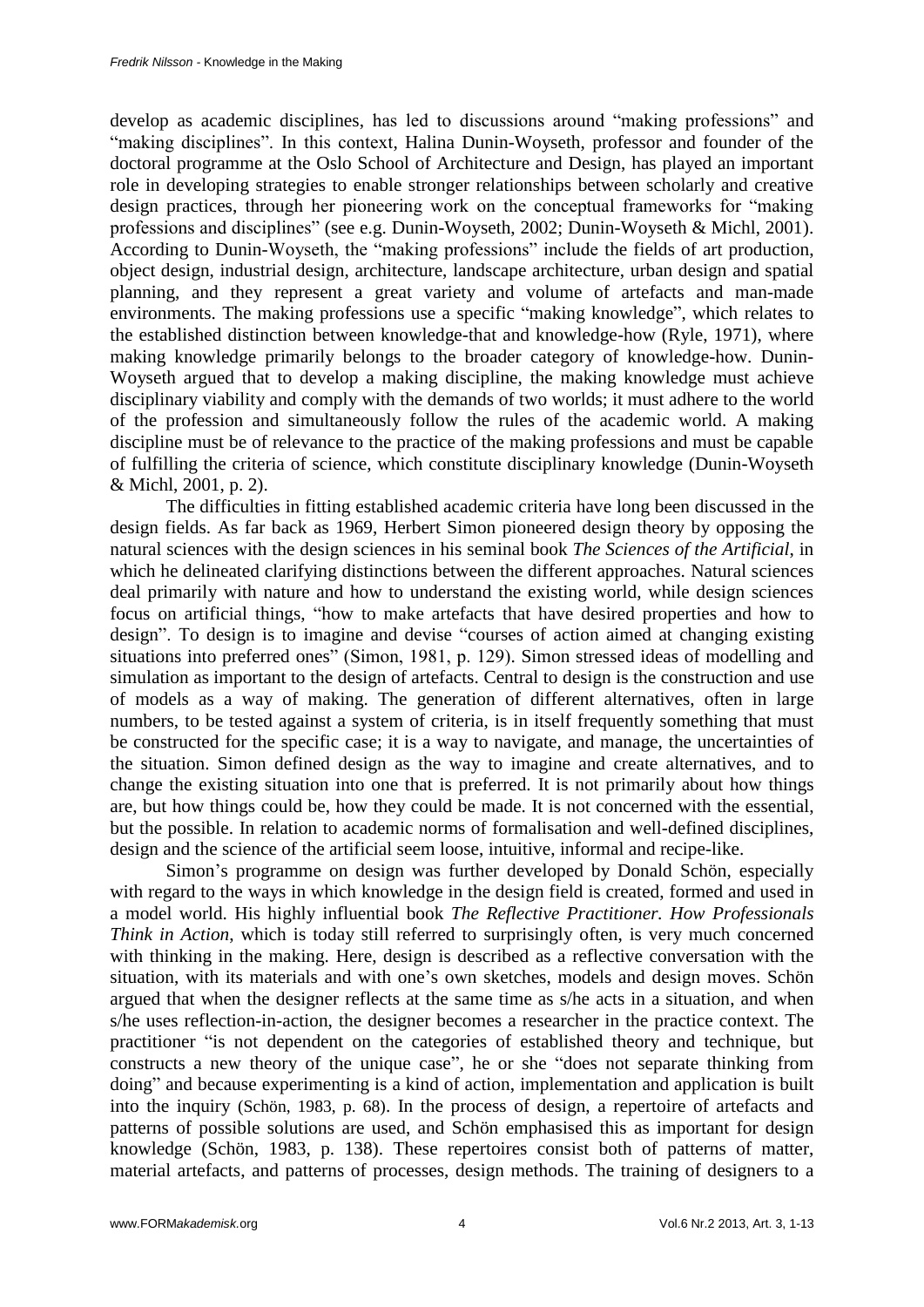high level relies on the transfer of sets of solutions and approaches that can be used to confront new design problems.



Figure 4 and 5: Architectural knowledge communicated through the object language and repertoire of Atelier Bow-Wow, as a result of dialogues between clients' lifestyles and site conditions. Atelier Bow-Wow, "House Behaviorology", 2010. Photos: Fredrik Nilsson

#### **Critical dialogues and transgressions of borders**

The two criteria for reaching disciplinary viability of making knowledge, professional relevance and scientific status, require a base, and Dunin-Woyseth proposed the triadic concept of History, Theory and Criticism as something that may provide this foundation, and as a cornerstone of the knowledge of designers (Dunin-Woyseth & Michl, 2001, p. 6). The importance of history is obvious, not least in relation to the repertoires highlighted by Schön. The importance of theory is paramount in all scientific disciplines, and criticism can be stressed as a central element in bridging practice and academic discourse. The challenge for the making professions of building a knowledge base that is on a par with academic disciplines can, according to Dunin-Woyseth, only be met by establishing a tradition of relevant discourse through the process of repeated critical discussions and debates that develop standards of quality. She also stated that it is not about claiming the superiority of disciplinary knowledge over other kinds of knowledge; but that the making disciplines can form a platform for fruitful dialogues with established fields of disciplinary knowledge. Organised scepticism and criticism within inter-subjective discourses will provide more informed and knowledgeable practices, as well as give rise to exchanges between fields where design can provide valuable contributions to academic development.

The dialogues between a making discipline and a specific academic discipline will vary according to the character of the making object of study and the academic discourse in question, and the role that the making discipline can play in providing a platform, or frame, for those dialogues in ways other than would traditional academic disciplines. "The role of making disciplines is that of a quality supportive framework for making discourses, rather than of a traditional academic discipline where methodology is the theoretical basis for the choice and application of methods" (Dunin-Woyseth & Nielsen, 2003, p. 28). In recent years, developments in artistic research and discussions with regard to "research by design" have shown that the making disciplines are on their way to achieving status as academic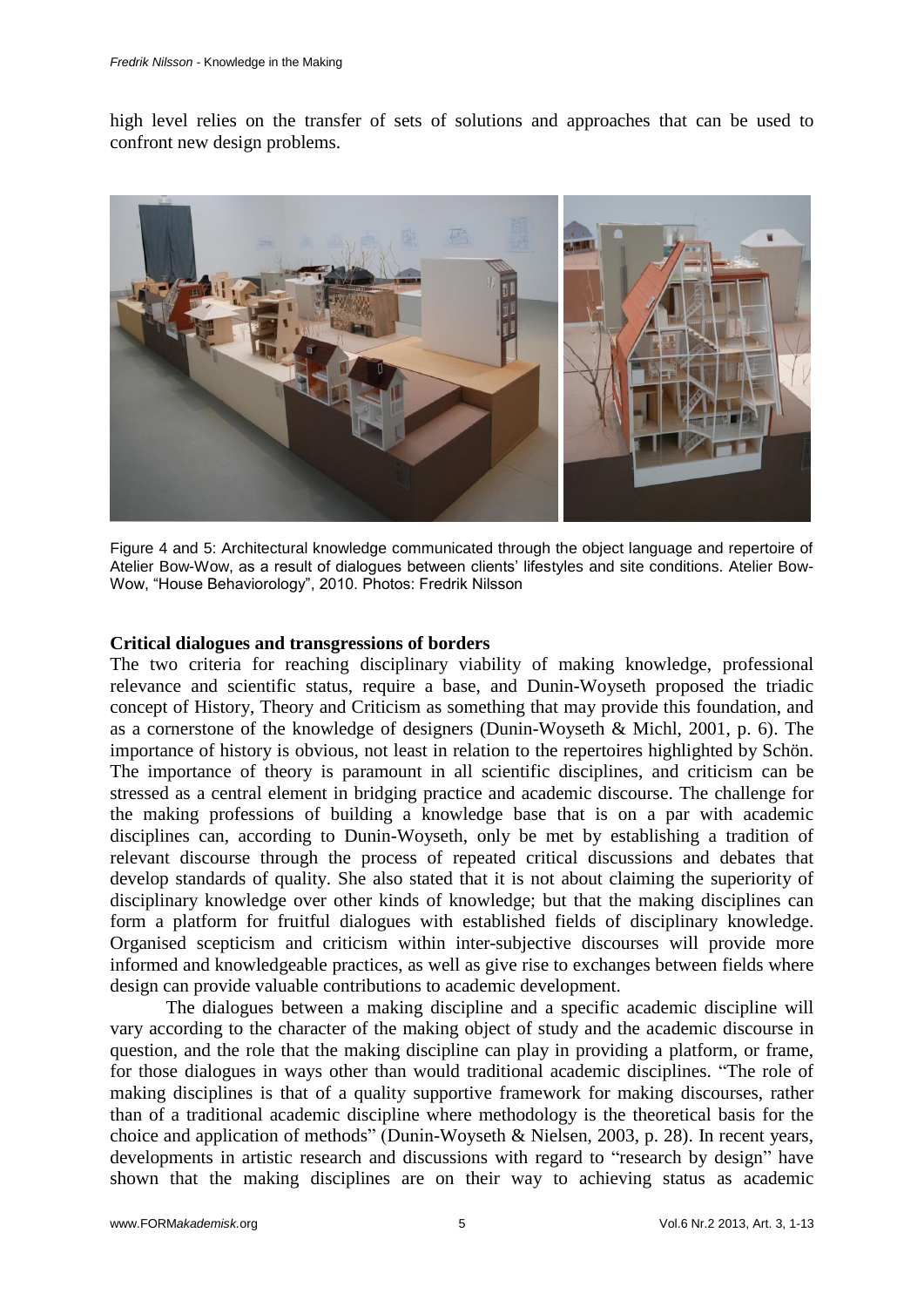disciplines. There have been difficulties in integrating knowledge production in creative practice and contexts of applications within the framework of traditional research and scholarship, but developments during recent decades, as well as interest from the scientific world, have made it possible to start conceptualising the field of knowledge in design and architecture in new ways (Dunin-Woyseth & Nilsson, 2008), and to find strategies for developing the required research cultures (Dunin-Woyseth & Nilsson, 2011a, 2011b). In addition, of course, that which is considered scientific status is not something static and given, once and for all.

The discussions on the concept of transdisciplinarity have opened up some new vistas on arenas where knowledge is generated, and the concept has been the focus of several scientific areas for some years, not least in relation to architectural research and issues of research by design. It has been fruitful in developments of research in close relation to fields of practice, but it is also obvious that the established academia has shown interest in design thinking as a way to broaden the scope of research and acknowledge types of knowledge and problems that are difficult to manage within traditional borders. The main feature of the emerging form of knowledge production, as identified in the seminal book *The New Production of Knowledge*, in which it is called Mode 2, is that it operates within a context of application where problems are not set within a disciplinary framework (Gibbons et al., 1994, pp. 3–5). Through the close involvement with practice, this mode involves the interaction of many actors and sets of practitioners within broader social and economic contexts, and therefore becomes more reflexive, accounting for several perspectives.

The strong feature of experimental attitudes and innovation is emphasised, including an interest in specific, concrete and ordered structures and processes, rather than general, unifying first principles. The search for knowledge through design is central, and the new tools enabled by computers and information technology have played important roles (Gibbons et al., 1994, pp. 43–44). Computers have become powerful tools of science, generating new languages and images capable of connecting and linking fields in novel ways. Examples can be drawn from images of fractals, visual modelling of data and the development of GIS, image analyses in medicine, all of which show, in different ways, how images and communications cut across disciplines.

The transdisciplinary Mode 2 of knowledge production implies a shift from a search for fundamental principles to enquiry that is oriented towards contextualised results, reached through experimental practice (Gibbons et al., 1994, p. 19). The focus is on following the problem and its concrete materials and actors through an experimental process guided by design principles.

Recent years have witnessed extensive discussions on the concept of transdisciplinarity and its relevance in the fields of urbanism, architecture and design. Several books, articles and journal issues have been dedicated to the theme of transdisciplinarity, with a range of uses and interpretations of the concept and its potential (See e.g. Doucet & Janssens, 2011; Linder, 2005; Stanek & Kaminer, 2007). A growing number of interesting approaches has also been emerging, whereby design abilities are used to grasp current conditions and complexities in urban situations and built environments, and where images, models and artefacts are used to explore, visualise and communicate complex relationships (See e.g. Burdett, 2006). These approaches are recognising other ways of producing and communicating knowledge (fig.  $6 \& 7$ ). The verbal has often been regarded as the most appropriate and legitimate way of producing and communicating scientific knowledge, while design knowledge is often "tacit" or articulated in other languages that are more implicit and contextual, through material and visual means. However, design involves particular kinds of thinking and intellectual abilities that use specific means of expression, articulation and communication.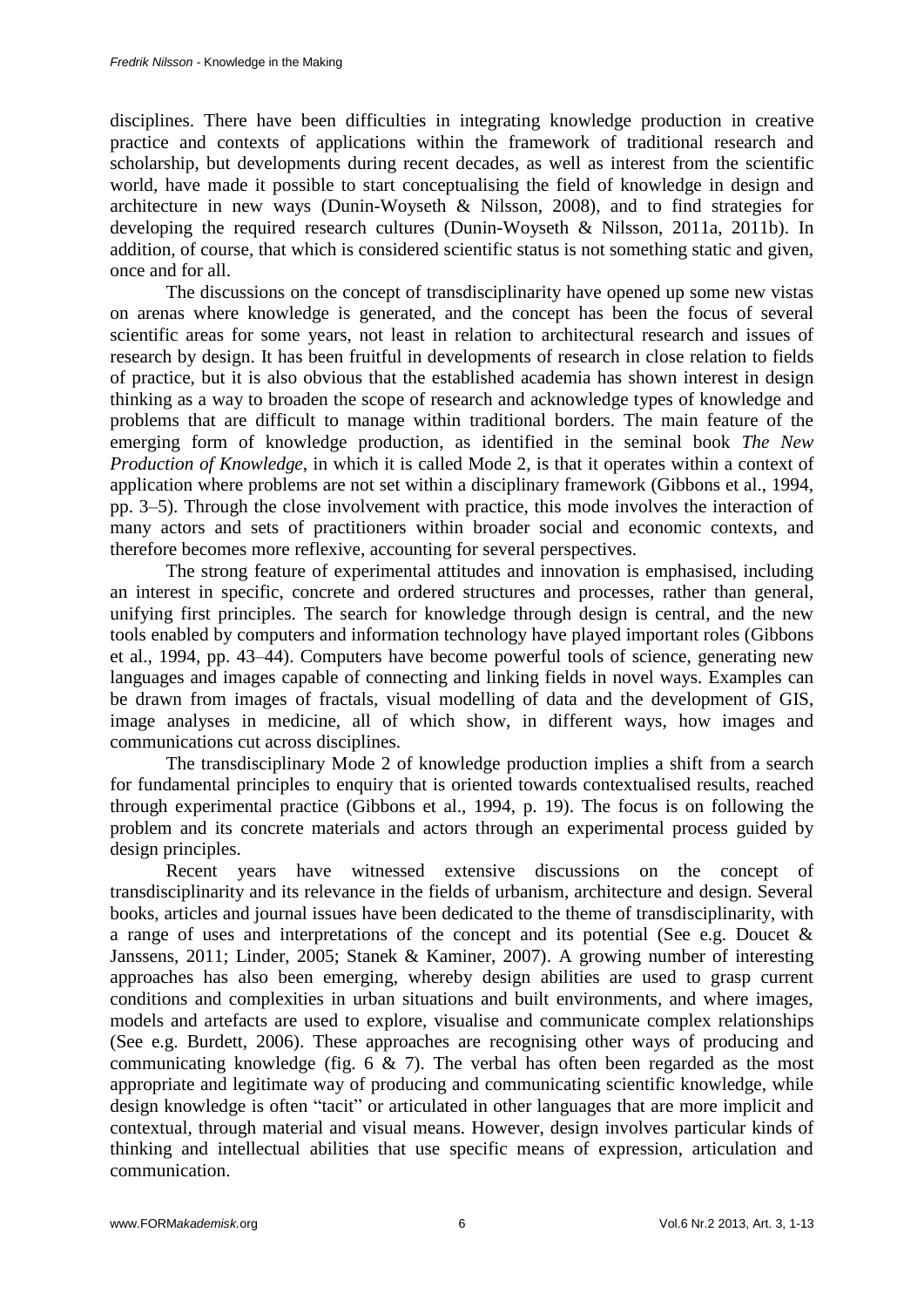

Figure 6 and 7: Physical models visualising and exploring the density and spatial character, as well as complex relationships, of several global cities. The 10th Architectural Biennale "Cities. Architecture and Society", Venice, 2006. Photos: Fredrik Nilsson

#### **Communicating and formalising knowledge in design**

The particular design abilities have been described by Nigel Cross as multifaceted cognitive skills that are possessed by everyone, to some degree. These design abilities fundamentally rely on non-verbal media of thought and communication. Maybe this is one of the reasons why designers appear to be so reluctant, or unable, to verbalise their skills and knowledge. In the specific "designerly ways of knowing" employed by designers, knowledge is embodied both in the *processes* of designing and in the *products* of designing, according to Cross. Knowledge is accumulated in, and transferred through, methods and approaches, as well as various models and design artefacts. Designers have trained abilities for non-verbal thinking and communication, where certain "codes" are used to translate abstract requirements, formulated in the brief, in the visions of the client or in the wishes of the users, into concrete objects. These "codes", or non-verbal thoughts, both "read" and "write" in "object languages" (Cross, 2007, pp. 26–29).

The ways in which to use these "object languages" in more inter-subjective critical discussions and discourses is a crucial question for the development of the making disciplines, as well as research within, or close to, architectural and design practice. How do we formalise these languages so they can be used to communicate knowledge to broader scientific communities, without losing their specific generative capacities?

Of course, issues of how knowledge and research approaches should be formalised are constantly on the agenda within scientific and scholarly discussions. In this regard, one can refer to the two contrasting scientific models discussed by Deleuze and Guattari: one model being uniting, comparing and formal; the other dispersing, transient, generative and informal (Deleuze & Guattari, 1987, pp. 369–370). The first model is royal science, searching for laws through constants and relationships between variables, finding forms and first principles; and the second is nomad science, concerned with the relationship between material-force, rather than matter-form, unconcerned with finding constants, but with producing change and transformation, the making of new worlds. Royal science attempts to control the world by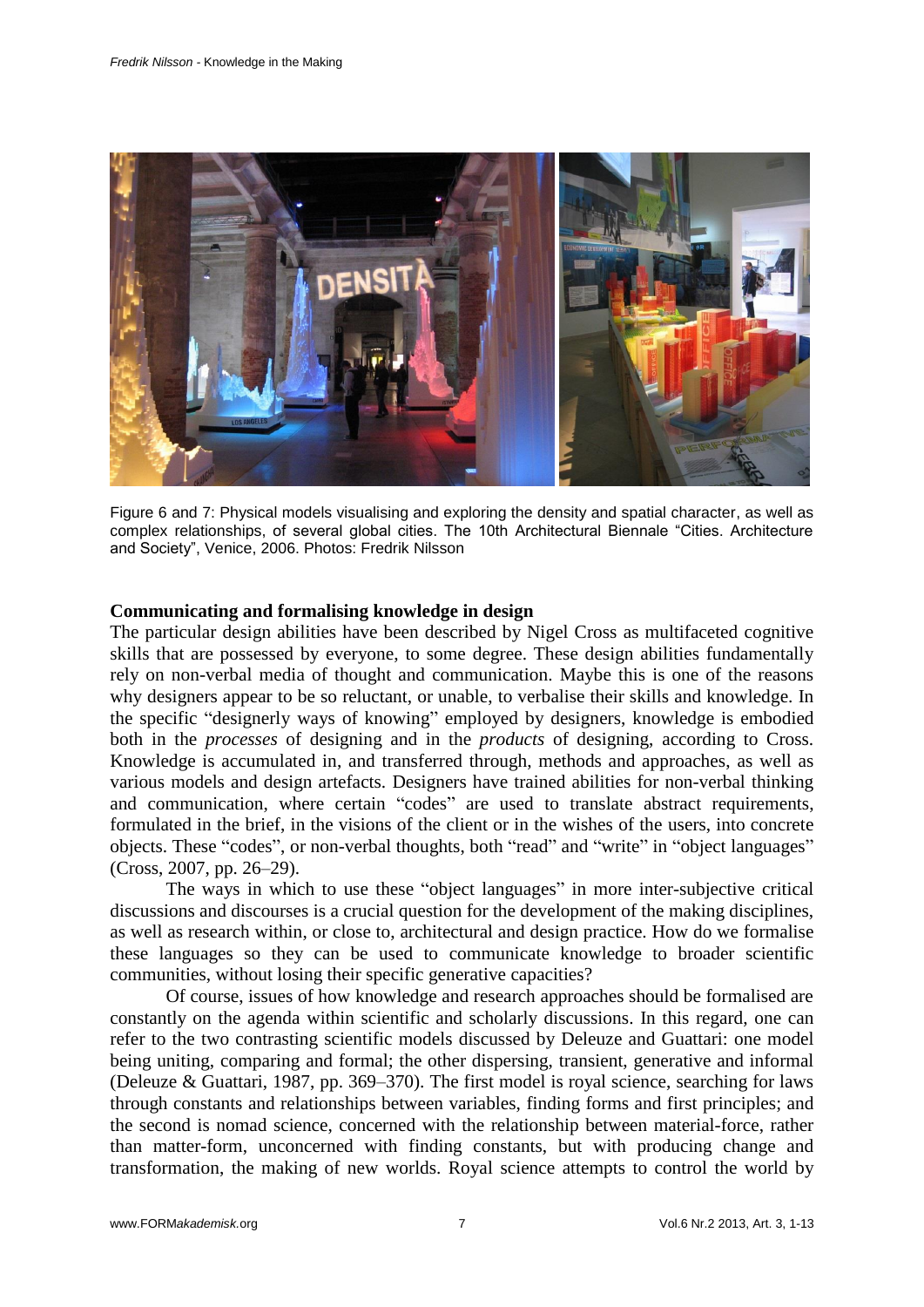counting and measuring at a distance, and it works with a homogeneous, striated and formalised space. In contrast, nomad science explores the world by travelling through it, with the material, it envisages a heterogeneous, smooth space of contact; close to the material, tactile and manual, rather than the visual.

Deleuze and Guattari also contrasted two types of science, or scientific procedures: to reproduce or to follow. One is concerned with reproduction, iteration and re-iteration, while the other can rather be seen as itineration, journey, guide or map. Reproduction is central to royal science and a more distanced perspective on the world, and reproducing "implies the permanence of a fixed point of *view* that is external to what is produced: watching the flow from the bank" (Deleuze & Guattari, 1987, p. 372). To follow is not necessarily aiming to reproduce, and one has to follow when "singularities" in the material and not general forms or first principles are sought; you are forced to follow when you are concerned with the world's continuous variation, instead of finding constants.

The ways of formalising knowledge differ between the two scientific procedures. A static perspective is dominant in royal science and reduces heuristic, ambulating and transforming characteristics, but there are also important plays, tensions and interchanges between the different procedures. Both sides are interdependent, putting pressure on one another; they both work within each other, constantly inspiring and bringing to order, challenging and displacing. It is not a dualism or polarity, but rather a matter of established and ruling procedures that are constantly being influenced and transformed from their margins while, at the same time, providing the required formalisation of experimental explorations. They provide different perspectives, using different attitudes and modes of thought, placing more abstract ideas and norms in relation to material thinking, processes, actors and objects.

Here, we can return, and relate this, to the two idioms for thinking about science that were delineated by Andrew Pickering: the representational versus the performative. The representational idiom views science as an activity that seeks to represent nature and to produce knowledge that maps, mirrors or corresponds to how the world actually is. In contrast, one can instead start from the idea that the world is not primarily filled with facts and observations, but with *agency*, that the world is constantly *doing things* that have a bearing on us, not as observations of disembodied intellects, but as forces applied to material beings. In the performative idiom, science is regarded as a field of powers, capacities and performances, situated in machinic captures of material agency. In many ways, everyday life is concerned with coping with material agency coming at us from outside of the human realm, and Pickering suggested that we should both see science as a continuation and extension of these ways of coping with material agency, and view machines as central to how scientists do this (Pickering, 1995, pp. 6–7).

In addition, it is here a matter of interplay and interdependence between the two idioms, and Pickering stressed that focusing on material performativity does not imply forgetting the representational, and conceptual, aspects of science. The move to the performative implies a certain strategy for considering scientific knowledge, where the performative idiom can include the concerns of the representational idiom, and can, according to Pickering, be viewed as a rebalancing of our understanding of science away from a pure obsession with knowledge, and towards recognition of the material powers of science. Here, the machine is conceived as a balancing point between the human and the non-human, and between the worlds of science, technology and society. Pickering viewed science as performative, where performances, the doings, of human and material agency, are reciprocally intertwined. The contours of human and material agencies emerge in the temporality of practice, where they both define and sustain each other (Pickering, 1995, p. 21). This could also be viewed as entailing more temporal and situation-dependent intertwining of different practices and ways of thinking.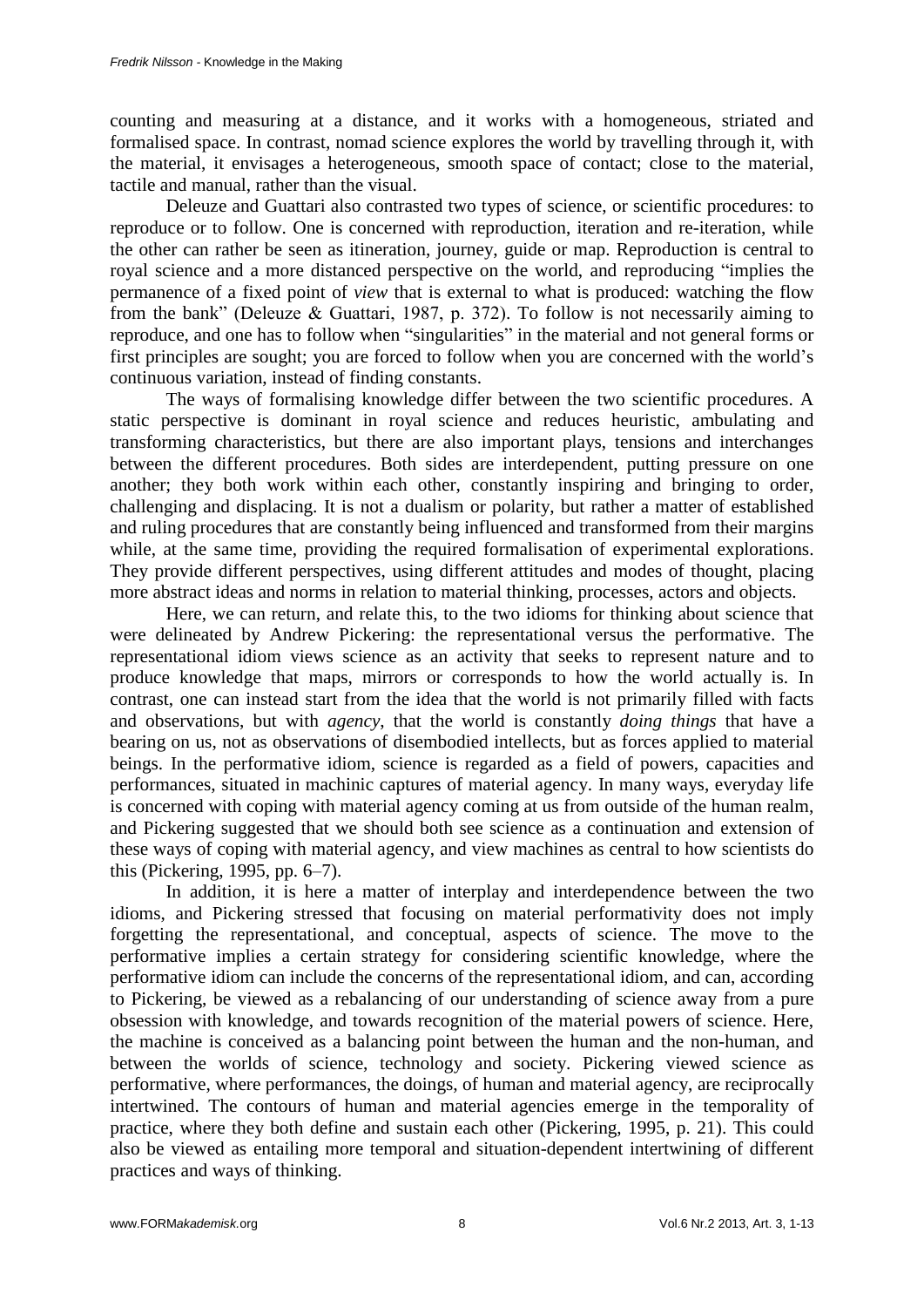#### **Mapping architectural thinking and making**

Following the approaches of Science and Technology Studies and Actor-Network-Theory, Albena Yaneva developed what she called an "ethnography of design", with a certain pragmatic approach that is not concerned with symbolic or critical interpretations of architecture and its practices, but based on pragmatic, radical empiricism. Yaneva set out to understand the "architectural specificity" of concrete architectural objects, networks, moves and habits in architectural offices. Here, design invention comes from sets of everyday trajectories of models and persons moving through the office space, allowing themselves to be transformed and leave traces of various kinds. The nature of design invention was not viewed as an abstract concept of creation. Rather, Yaneva saw it as something that resolves into concrete actions and practices: "in collective rituals, techniques, habits and skills ingrained by training and daily repetition, in reuse of materials and recycling of historical knowledge and foam chunks. … That is, a view of design as constituted from the inside; it stems from the experience of making" (Yaneva, 2009a, pp. 14–15).

Yaneva followed architects in their "architectural laboratories", similar to the way in which STS has followed scientists in theirs, to understand architectural thinking and its results from practices, such as experiments with materials and shapes, presentations for clients and users, reactions to mock-ups, public protests to design proposals. This is about studying different "associations", and Yaneva identified, and pointed to, the immense capacities of design objects to connect heterogeneous actors. Associations are traced architecturally, and new associations are shaped by drawing and circulating plans, cutting and scaling models, presentations and discussions with the public. In this context, a building is not defined by what it is or means, only by what it does on different levels in an existing context. "This particular capacity of a building to *associate* both human and non-human actors, and in different periods of time, makes it an important social actor" (Yaneva, 2009b, p. 198). Yaneva's view can be seen as performative, focused on agency, but it is not about forgetting the past. She stated that design relies on a cognitive and experimental move of going back, to carefully rethink and recollect, to re-invent, re-interpret, and re-do things in new combinations of conservation and innovation.

Architectural thinking and making are about associating various elements, connecting different components (both non-human and human, material and immaterial) by activities of modelling, testing and transforming artefacts, often in a specific material thinking; thinking through the material and the artefacts, including their making.

Different ways of thinking are constantly in use in various practices and our daily lives, and Deleuze and Guattari have described how these different modes of thought use a variety of components that are put together differently. According to these authors, the three main modes of thought are science, art and philosophy. Science is a mode of thinking that works with functions that are put together on planes of references, establishing relationships like cause and effect. Art uses percepts, combined sensations of perceptions and affections, put together in planes of composition. Philosophy works with, and creates, concepts in consistent planes or systems; what they refer to as planes of immanence. The objective of these distinctions is not to establish clearly separated disciplines, but, in my view, the opposite: to show that different modes of thinking are simultaneously at work in all disciplines.

The most important difference between science and philosophy that Deleuze and Guattari pointed to is the varying attitudes towards chaos. Here, chaos is not just disorder, but the infinite speed with which every form takes shape and vanishes, "chaos is an infinite speed of birth and disappearance" (Deleuze & Guattari, 1994, p. 118). According to these authors,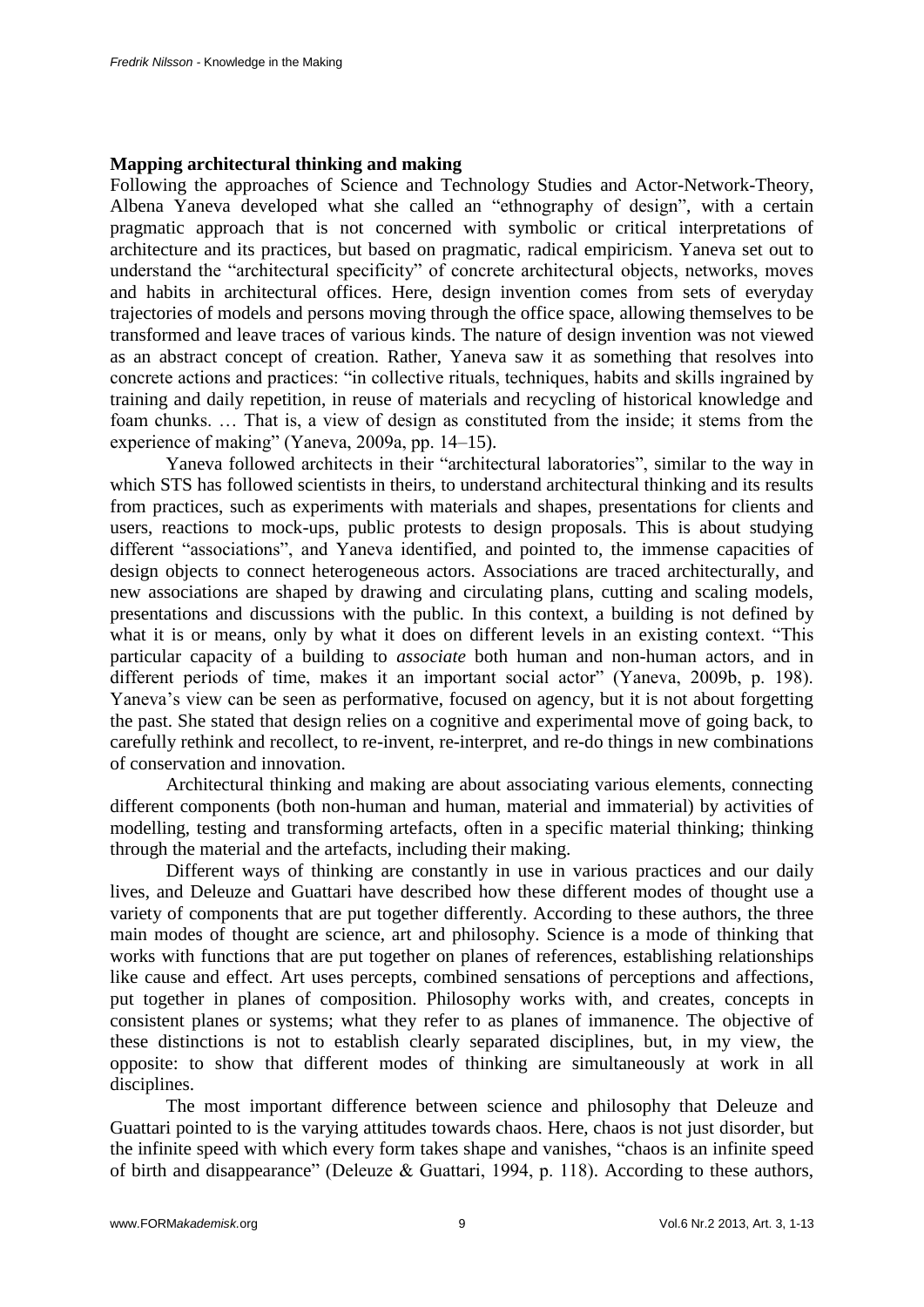philosophy attempts to maintain the infinite speed, but to simultaneously have consistency in thought, and I suggest that this is also true of art. In contrast, science surrenders the infinite speed and movement; it is a freezing, a fantastic slowing down. Perhaps the establishment of the making disciplines could be viewed as a slowing down, but one that also attempts to maintain some transformational speed and movement, as well as a strong relationship with the core of the material practice; a discipline at the intersections between royal and nomad science.

Strategies are required to make an often chaotic world manageable, understandable and meaningful, when dealing with its many facets. With this in mind, the established modes and approaches of science, art, philosophy etc., have been developed, and they all, in different ways, aim to help us cope with the world. Science, art, design and other approaches have different tools and ways of preferred expression and forms of elaboration and communication of thoughts, such as texts, drawings, models and images.

Martin Kemp has studied the creative and fruitful interplays between art and science, and he has discussed the central role of visualisations and different modes of representation in science. The history of science is full of thinking by means of visual insights, construction of visual models and visual communication, where the creative interaction between verbal and non-verbal modes of communication has also been crucial. According to Kemp, there is no clear distinction between the creative arts and creativity in science, engineering and technology. This can also be related to the continuum from creative practice to scientific research that has been introduced in discussions of practice-based research in recent decades (Dunin-Woyseth & Nilsson, 2008; Frayling et al., 1997). Throughout history, there are numerous examples of when artistic and designerly thinking has supported scientific developments. Leonardo da Vinci's explorations and investigations were often based on drawings and models as tools; Johannes Kepler built models to understand and investigate planets and the solar system; Descartes used sketching as part of his reflections on how to envisage and represent the ways in which nature works through both "seeable" and unseen mechanisms; Galileo Galilei used ink drawings of the moon to study it long before telescopic photography was used for similar investigations (Kemp, 2000, pp. 20–21, 36–41). The development of photography made possible studies of phenomena relating to motion and speed, and allowed science to see things that were before unseen. Visual techniques have also been used to envisage phenomena and relationships that are not only passive observations. In quantum mechanics, Richard Feynman's explorations used abstract models and diagrams as crucial means for thinking and communication, and, in biology, the artist Irving Geis collaborated with scientists to create models of graspable molecules (See Kemp, 2000, 2006; Nilsson, 2009).

### **Concluding remarks**

In architectural practice, experiments and explorations with models and artefacts are central, connecting physical construction and scientific understanding with aesthetics and material spatiality, as well as with historical contexts and material cultures. The contemporary world of flows has brought challenging societal developments and complex transformations of built environments, but the digital age has also provided tools that enable new forms of design experiments, including other non-verbal languages and various model worlds. In this context, we must constantly reflect upon and study the contemporary situation and development, which have introduced new means of designing and production, as well as new societies and communities, where other forms of working and collaborating are required. New relationships between theory and practice, between research and practical designing, between academia, architectural practice and different actors in society, must be articulated and established through conscious strategies. Here, we should consider "reflective practices", rather than the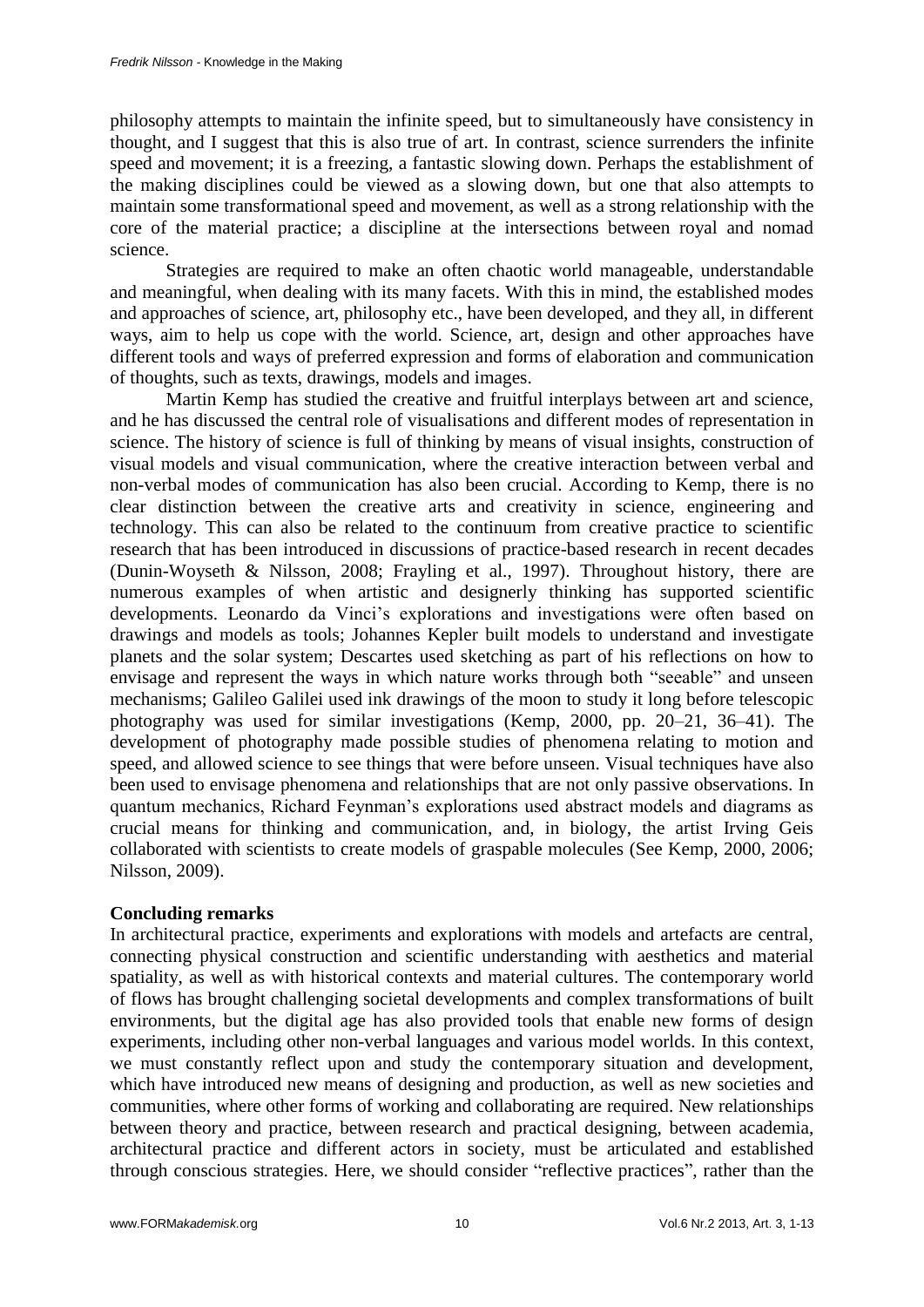"reflective practitioner", accounting for the emergence of architectural practices consisting of complex sets of "collaborative constellations", which produce and share knowledge and methods through cooperation between many disciplines, as ways to handle the complex issues of the contemporary world. Issues of communication and inter-subjectivity are of great importance in these contexts and crucial for further development.

There is also a need to reflect on and discuss how collaborations and work within, and between, academia and practice are set up, and how these "making" and "material" aspects of architectural thinking can be utilised and further elaborated in architectural research and in production of knowledge about our societies, as well as in the production of the material world and its multitude of cultures. When dealing with the challenges faced by contemporary and future sustainable societies, knowledge and solutions materialised in the built environment could be used in more conscious and critical ways. The specific capacity of design thinking to manage complexities may provide important contributions to exploring and gaining knowledge for contemporary situations. The constant interplays and "tensions" between the formal and the informal, between different modes of knowledge production, between the existing material cultures and the making processes of architecture and design are crucial for further development of the making disciplines. It is about the knowledge produced, communicated and used in the making of things and the world, and this design knowledge is also knowledge constantly in the making.

#### **Fredrik Nilsson**

Professor, PhD, Architect SAR/MSA Department of Architecture, Chalmers University of Technology Head of Research and Development, White Arkitekter, Sweden Email address: fredrik.nilsson@chalmers.se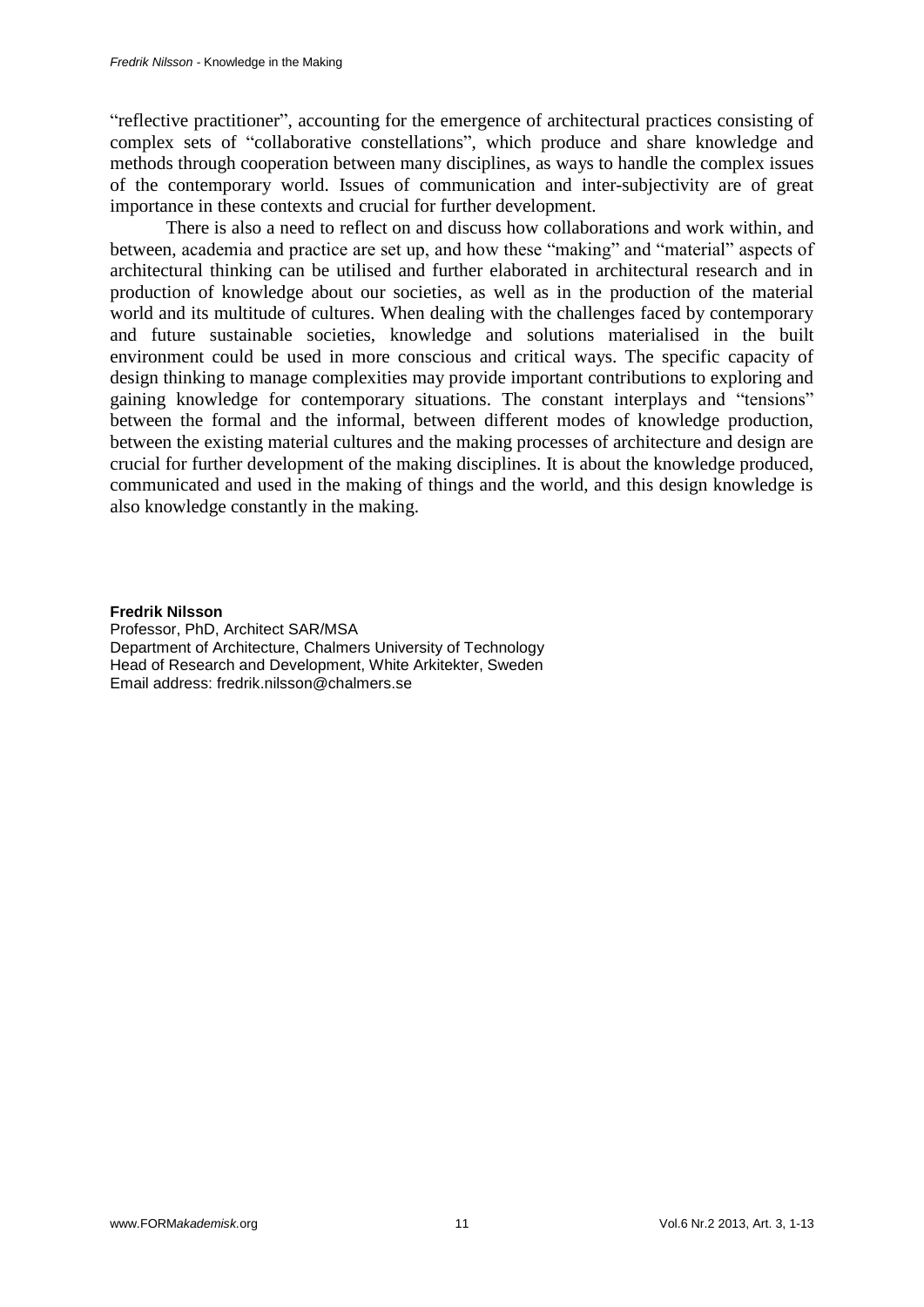#### **References**

- Allen, S. (1999). *Points + Lines. Diagrams and Projects for the City*. New York: Princeton Architectural Press.
- Allen, S. (2000). *Practice: architecture, technique and representation*. Amsterdam: G+B Arts International.
- Burdett, R. (Ed.). (2006). *10th International Architecture Exhibition - Cities. Architecture and Society*. Venezia: Marsilio Editori.
- Cross, N. (2007). *Designerly Ways of Knowing*. Basel: Birkhäuser.
- Deleuze, G., & Guattari, F. (1987). *A Thousand Plateaus*. London: The Athlone Press.
- Deleuze, G., & Guattari, F. (1994). *What is Philosophy?* London: Verso.
- Doucet, I., & Janssens, N. (Eds.). (2011). *Transdisciplinary Knowledge Production in Architecture and Urbanism. Towards Hybrid Modes of Inquiry*. Dordrecht: Springer.
- Dunin-Woyseth, H. (2002). Making-Based Knowledge: Between Identity and Change. In A. M. Salama, W. O'Reilly & K. Noschis (Eds.), *Architectural Education Today. Cross-Cultural Perspectives*. Laussanne: Comportements.
- Dunin-Woyseth, H., & Michl, J. (2001). Towards a disciplinary identity of the making professions: an introduction. In *Towards a Disciplinary Identity of the Making Professions*. Oslo: AHO.
- Dunin-Woyseth, H., & Nielsen, L. M. (2003). From Apprentice to Master. Some Notes on Educating Design Scholars and Developing Design Scholarship. In D. Durling & K. Sugiyama (Eds.), *Proceedings of the Third Conference Doctoral Education in Design*. Tsukuba: University of Tsukuba. Retrieved from http://www.designresearchsociety.org/docs-procs/ded3/d\_final\_paper/d\_05.pdf
- Dunin-Woyseth, H., & Nilsson, F. (2008). Some notes on practice-based architectural design research: Four 'arrows' of knowledge. In A. Hendrickx, N. Janssens, S. Martens, T. Nollet, J. Van Den Berghe, & J. Verbeke (Eds.), *Reflections +7*. Brussels: Sint-Lucas Architectuur.
- Dunin-Woyseth, H., & Nilsson, F. (2011a). Building (Trans)Disciplinary Architectural Research Introducing Mode 1 and Mode 2 to Design Practitioners. In I. Doucet & N. Janssens (Eds.), *Transdisciplinary Knowledge Production in Architecture and Urbanism*. Dordrecht: Springer.
- Dunin-Woyseth, H., & Nilsson, F. (2011b). Building a culture of doctoral scholarship in architecture and design. A Belgian-Scandinavian case. *Nordic Journal of Architectural Research*, *23*(1), 41–55.
- Frayling, C., Stead, V., Archer, B., Cook, N., Powel, J., Sage, V., … Tovey, M. (1997). *Practice-based Doctorates in the Creative and Performing Arts and Design*. Lichfield: UK Council for Graduate Education.
- Gibbons, M., Limoges, C., Nowotny, H., Schwartzman, S., Scott, P., & Trow, M. (1994). *The New Production of Knowledge. The dynamics of science and research in contemporary societies*. London: Sage Publications.
- Kemp, M. (2000). *Visualizations*. Berkley: University of California Press.
- Kemp, M. (2006). *Seen/Unseen*. Oxford: Oxford University Press.
- Leatherbarrow, D. (2001). Architecture is its own Discipline. In A. Piotrowski & J. W. Robinson (Eds.), *The Discipline of Architecture*. Minneapolis: University of Minnesota Press.
- Linder, M. (2005). TRANSdisciplinarity. In P. Dean (Ed.), *Hunch 9 - Disciplines*. Rotterdam: Episode publishers.
- Lundequist, J. (1999). *The Idea of Architectural Research and its Relation to Philosophy*. Stockholm: Kungl Tekniska Högskolan.
- Nilsson, F. (2009). Words, Images, and Rhetoric. Communication and Production of Knowledge by Design. In J. Verbeke & A. Jakimowicz (Eds.), *Communication (by) Design*. Brussels: School of Architecture Sint-Lucas.
- Pickering, A. (1995). *The Mangle of Practice. Time, Agency & Science*. Chicago: The University of Chicago Press.
- Ryle, G. (1971). Knowing How and Knowing That. In *Collected Papers. Volume 2* (pp. 212–225). New York: Barnes and Nobles.